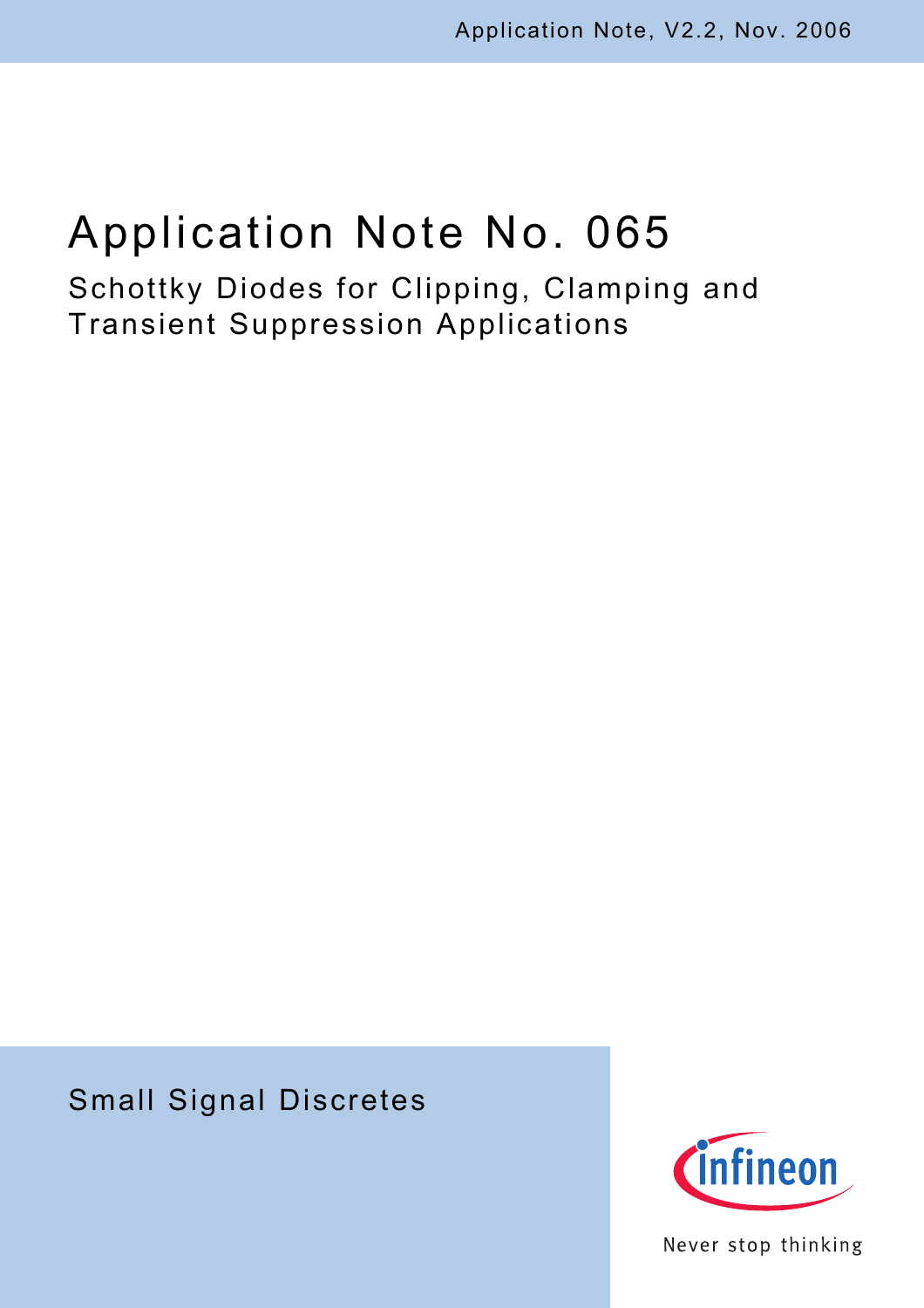**Edition 2006-11-07**

**Published by Infineon Technologies AG 81726 München, Germany**

**© Infineon Technologies AG 2006. All Rights Reserved.**

#### **LEGAL DISCLAIMER**

THE INFORMATION GIVEN IN THIS APPLICATION NOTE IS GIVEN AS A HINT FOR THE IMPLEMENTATION OF THE INFINEON TECHNOLOGIES COMPONENT ONLY AND SHALL NOT BE REGARDED AS ANY DESCRIPTION OR WARRANTY OF A CERTAIN FUNCTIONALITY, CONDITION OR QUALITY OF THE INFINEON TECHNOLOGIES COMPONENT. THE RECIPIENT OF THIS APPLICATION NOTE MUST VERIFY ANY FUNCTION DESCRIBED HEREIN IN THE REAL APPLICATION. INFINEON TECHNOLOGIES HEREBY DISCLAIMS ANY AND ALL WARRANTIES AND LIABILITIES OF ANY KIND (INCLUDING WITHOUT LIMITATION WARRANTIES OF NON-INFRINGEMENT OF INTELLECTUAL PROPERTY RIGHTS OF ANY THIRD PARTY) WITH RESPECT TO ANY AND ALL INFORMATION GIVEN IN THIS APPLICATION NOTE.

#### **Information**

For further information on technology, delivery terms and conditions and prices please contact your nearest Infineon Technologies Office (**[www.infineon.com](http://www.infineon.com)**).

#### **Warnings**

Due to technical requirements components may contain dangerous substances. For information on the types in question please contact your nearest Infineon Technologies Office.

Infineon Technologies Components may only be used in life-support devices or systems with the express written approval of Infineon Technologies, if a failure of such components can reasonably be expected to cause the failure of that life-support device or system, or to affect the safety or effectiveness of that device or system. Life support devices or systems are intended to be implanted in the human body, or to support and/or maintain and sustain and/or protect human life. If they fail, it is reasonable to assume that the health of the user or other persons may be endangered.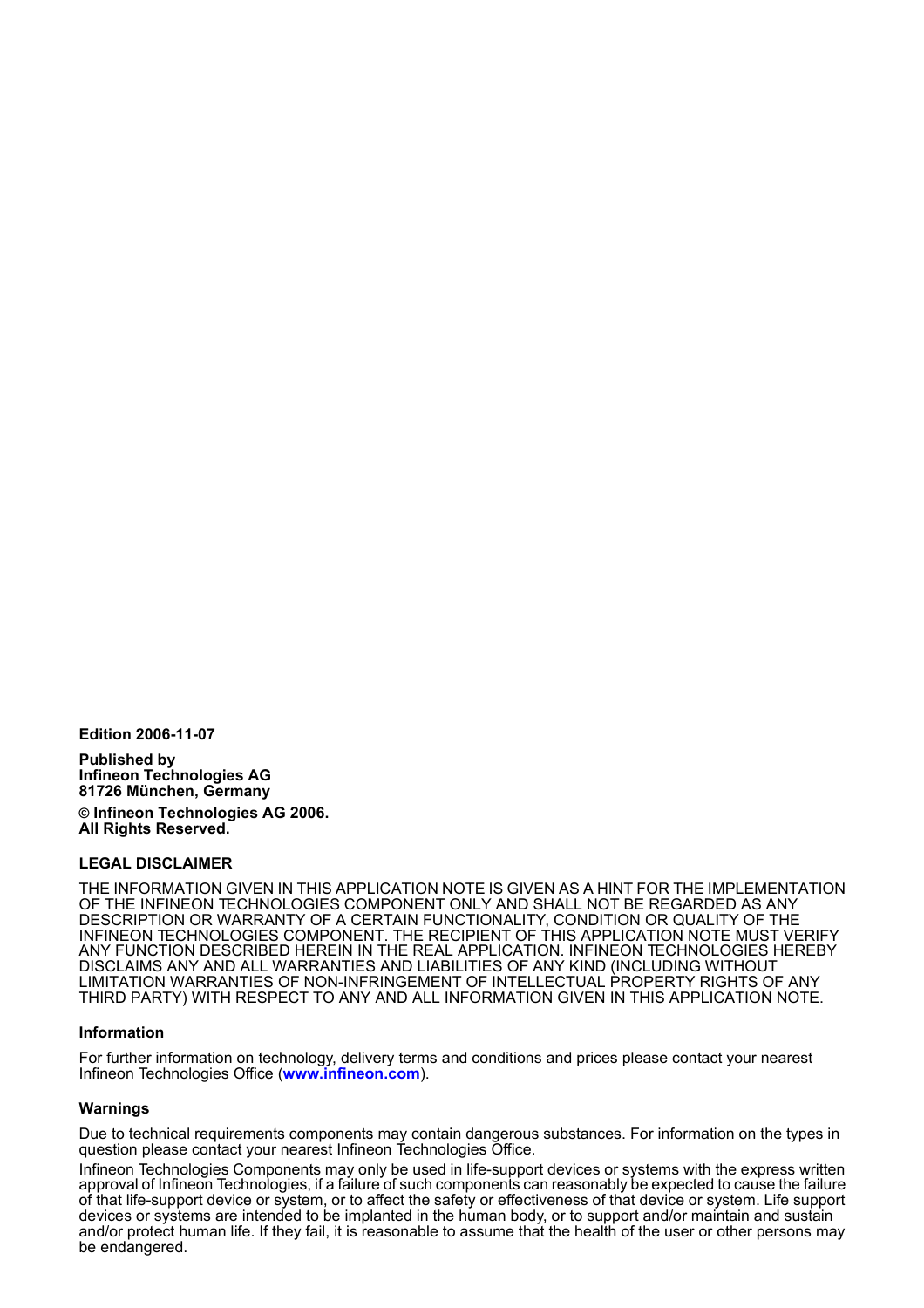

# **Application Note No. 065**

#### **Revision History: 2006-11-07, V2.2**

| Previous Version: 2001-07-23 |                                              |  |  |  |  |  |  |
|------------------------------|----------------------------------------------|--|--|--|--|--|--|
| Page                         | Subjects (major changes since last revision) |  |  |  |  |  |  |
| All                          | Document layout change                       |  |  |  |  |  |  |
|                              |                                              |  |  |  |  |  |  |
|                              |                                              |  |  |  |  |  |  |
|                              |                                              |  |  |  |  |  |  |
|                              |                                              |  |  |  |  |  |  |
|                              |                                              |  |  |  |  |  |  |
|                              |                                              |  |  |  |  |  |  |
|                              |                                              |  |  |  |  |  |  |
|                              |                                              |  |  |  |  |  |  |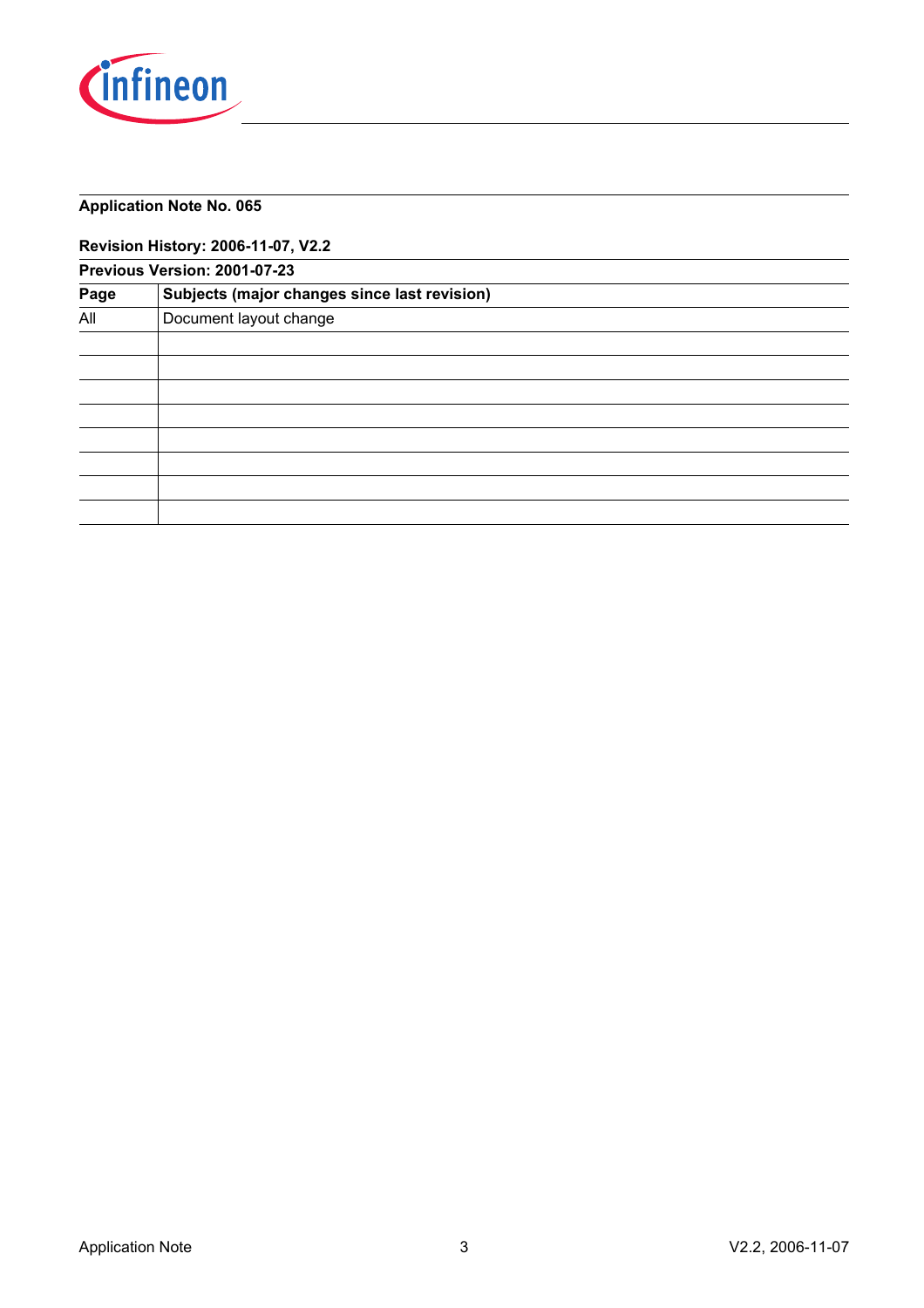









SOT23 SOT323 SOT343 SCD80









# **Features**

- Ultra-low series resistance for higher current handling
- Low Capacitance
- Fast Switching (picosecond)
- Available in Single, Dual and Series-Pair configurations
- Industry-Standard Packaging: SOT23, SOT323, SOT343 and SCD80

# **Applications**

- Computer Peripherals
- Microprocessor-based designs
- RF designs
- Other systems requiring high-speed switching, voltage clipping, clamping, and protection from noise spikes, ringing and other transients

# **1.1 Description**

Infineon Technologies offers a complete line of Schottky diodes, including several types which are optimal for circuit protection and waveshape preservation. Manufactured in a 6-inch wafer process, available in single, dual and series-pair configurations, and housed in industry-standard SMT packages, Infineon's line of Schottky diodes provides a high performance, cost-effective solution for today's circuit designs requiring protection from undesired, potentially damaging transients. **[Table](#page-4-0) 1** and **[Table](#page-5-0) 2** give an overview of the devices being discussed in this particular applications note, along with a cross-reference to Avago Technologies Schottky diodes, where applicable. Additional detail and applications information begins on **[Page](#page-5-1) 6**. Information on the **Schottky Diode Sample Kit** available from Infineon Technologies is found on **[Page](#page-12-0) 13**.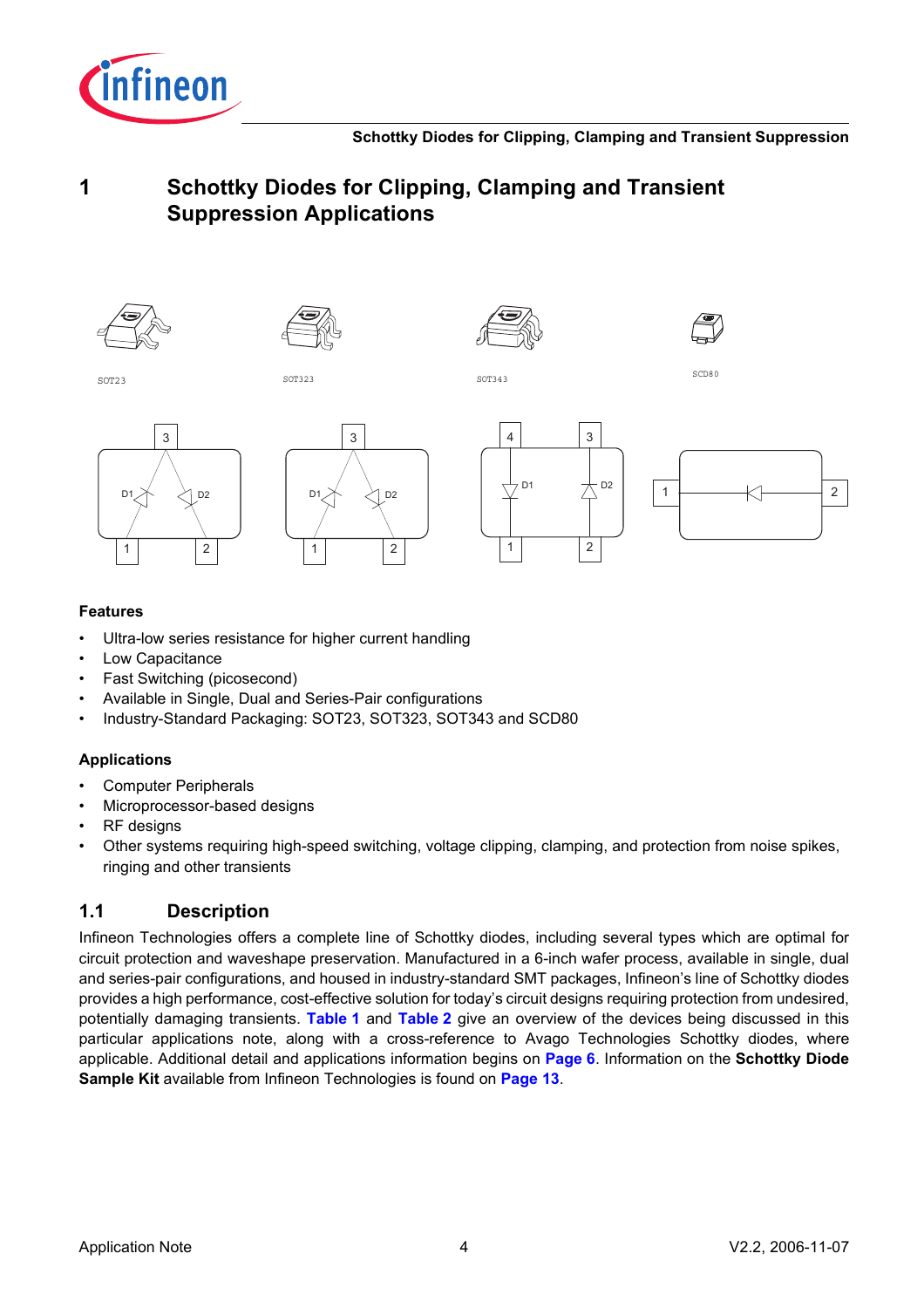

| Infineon Part    | Configuration     | Package           | Package<br><b>Marking</b> | <b>Maximum Forward</b><br>Voltage $V_F$ | Minimum Breakdown<br>Voltage $V_{BR}^{1}$ <sup>1)</sup> |
|------------------|-------------------|-------------------|---------------------------|-----------------------------------------|---------------------------------------------------------|
| <b>BAS70-04</b>  | Series pair       | <b>SOT23</b>      | 74s                       | 410 mV @ 1 mA<br>1000 mV @ 15 mA        | 70                                                      |
| <b>BAS70-04W</b> | Series pair       | SOT323            | 74s                       | 410 mV @ 1 mA<br>1000 mV @ 15 mA        | 70                                                      |
| <b>BAS40-04</b>  | Series pair       | SOT <sub>23</sub> | 44s                       | 380 mV @ 1 mA<br>500 mV @ 10 mA         | 40                                                      |
| <b>BAS40-04W</b> | Series pair       | SOT323            | 44s                       | 380 mV @ 1 mA<br>500 mV @ 10 mA         | 40                                                      |
| <b>BAT62-02W</b> | Single diode      | SCD80             | $\overline{2}$            | 1000 mV @ 2 mA                          | 40                                                      |
| BAS125-04W       | Series pair       | SOT323            | 14s                       | 400 mV @ 1 mA                           | $25^{2}$                                                |
| <b>BAT17-04</b>  | Series pair       | SOT <sub>23</sub> | 54s                       | 350 mV @ 0.1 mA<br>600 mV @ 10 mA       | $\overline{4}$                                          |
| <b>BAT17-04W</b> | Series pair       | SOT-223           | 54s                       | 350 mV @ 0.1 mA<br>600 mV @ 10 mA       | $\overline{4}$                                          |
| BAT64-04         | Series pair       | <b>SOT323</b>     | 64s                       | 350 mV @ 1 mA<br>750 mV @ 100 mA        | $25^{3}$                                                |
| <b>BAT64-04W</b> | Series pair       | <b>SOT323</b>     | 64s                       | 350 mV @ 1 mA<br>750 mV @ 100 mA        | $30^{4}$                                                |
| <b>BAT68-04W</b> | Series pair       | SOT323            | 84s                       | 340 mV @ 1 mA<br>500 mV @ 10 mA         | $8^{5}$                                                 |
| <b>BAT62-07W</b> | Dual, unconnected | SOT343            | 62s                       | 1000 mV @ 2 mA                          | 40                                                      |

# <span id="page-4-0"></span>**Table 1 Schottky Diode Overview, Part 1**

1)  $I_{(BR)} = 10 \mu A$ 

2)  $I_R = 0.15 \mu A$ 

3)  $I_R = 2 \mu A$ 

4)  $I_R = 0.002 \mu A$ 

5)  $I_{(BR)} = 100 \mu A$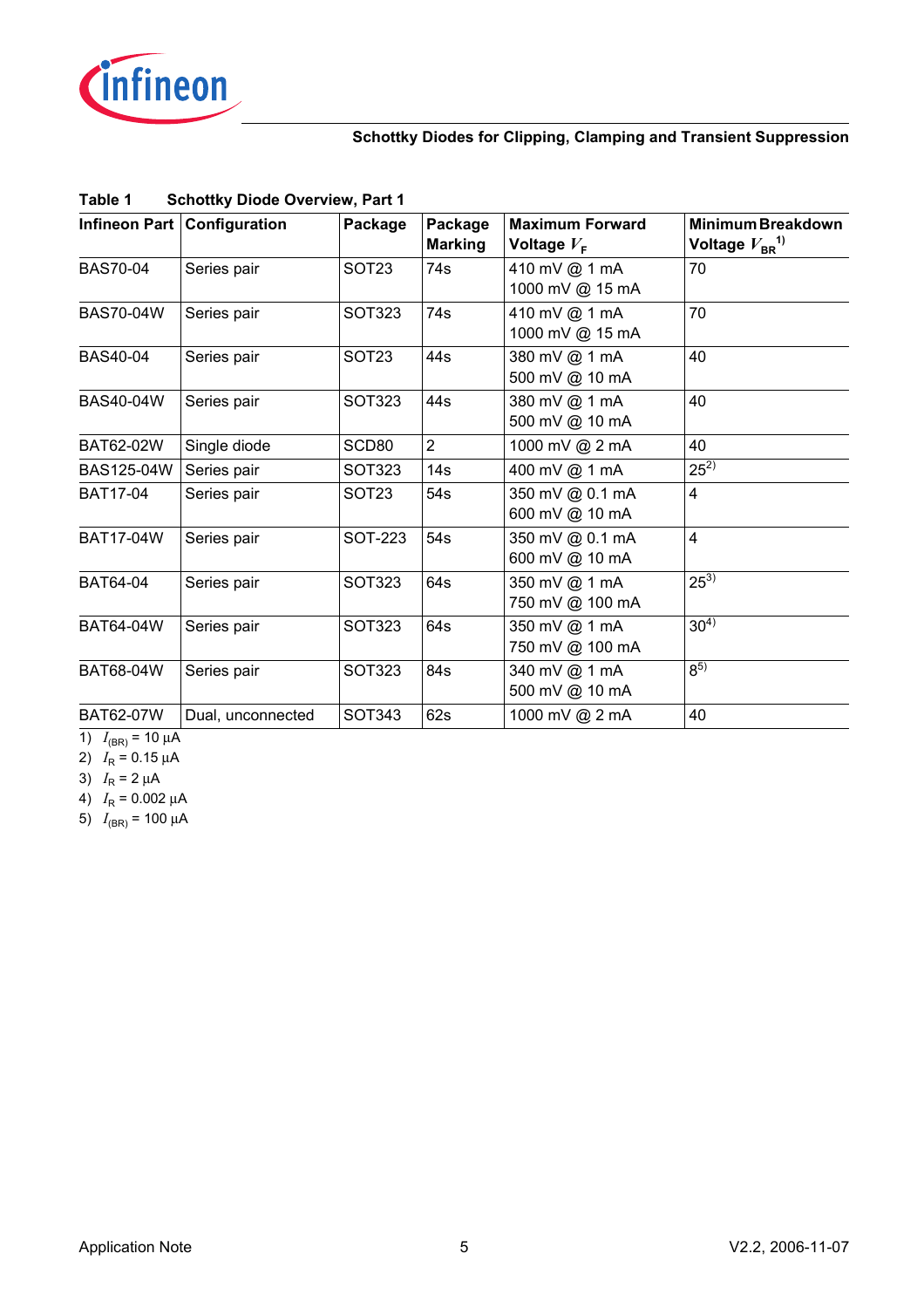

<span id="page-5-3"></span>

| Infineon Part    | <b>Typical Capacitance</b><br>$C_{\text{T}}$ (pF) | <b>Typical Differential</b><br><b>Forward Resistance</b><br>$R_{\rm s}(\Omega)^{1}$ | <b>Maximum Effective</b><br><b>Carrier Lifetime</b><br>$\tau$ (ps) | <b>Agilent Technologies</b><br><b>Nearest Equivalent</b> |
|------------------|---------------------------------------------------|-------------------------------------------------------------------------------------|--------------------------------------------------------------------|----------------------------------------------------------|
| <b>BAS70-04</b>  | 1.6                                               | 30                                                                                  | 100                                                                | <b>HSMS-2802</b>                                         |
| <b>BAS70-04W</b> | 1.5                                               | 34                                                                                  | 100                                                                | <b>HSMS-280C</b>                                         |
| <b>BAS40-04</b>  | 4                                                 | 10                                                                                  | 100                                                                | <b>HBAT-5402</b>                                         |
| <b>BAS40-04W</b> | 3                                                 | 10                                                                                  | 10                                                                 | HBAT-540C                                                |
| <b>BAT62-02W</b> | 0.44                                              | 225 $k^{2}$                                                                         |                                                                    |                                                          |
| BAS125-04W       | 1.1                                               | $16^{3}$                                                                            | -                                                                  | <b>HSMS-281C</b>                                         |
| <b>BAT17-04</b>  | 0.55                                              | $8^{3)}$                                                                            |                                                                    | <b>HSMS-2822</b>                                         |
| <b>BAT17-04W</b> | 0.55                                              | $8^{3)}$                                                                            |                                                                    | <b>HSMS-282C</b>                                         |
| <b>BAT64-04</b>  | 4                                                 |                                                                                     |                                                                    | <b>HSMS-2702</b>                                         |
| BAT64-04W        | 4                                                 |                                                                                     |                                                                    | <b>HSMS-270C</b>                                         |
| <b>BAT68-04W</b> |                                                   | $10^{3}$                                                                            |                                                                    | <b>HSMS-282C</b>                                         |
| <b>BAT62-07W</b> | 0.45                                              | 225 $k^{2}$                                                                         |                                                                    |                                                          |

#### <span id="page-5-0"></span>**Table 2 Schottky Diode Overview, Part 2**

<span id="page-5-2"></span>1)  $I_F$  = 10 mA,  $f$  = 10 kHz

2)  $I_F = 25 \text{ mA}$ 

3)  $I_F = 5 \text{ mA}, f = 10 \text{ kHz}$ 

# <span id="page-5-1"></span>**1.2 General Description**

A concern in many electronic systems is the presence of impulses of noise or "voltage spikes" on data or signal lines. These undesired transient signals can originate from within or outside of a given system, and if severe enough, can cause permanent damage to system components such as microprocessors. Long transmission lines connecting different parts of a system are particularly susceptible to noise pickup and are often the major culprits in noise and spike problems.

**Clipping** and **Clamping** is the deliberate limiting of a voltage at a circuit node or supply bus. Generally, in the context of using Schottky diodes for such purposes, **clipping** is the limiting of a circuit node voltage by using the forward threshold voltage of a diode. **Clamping** is the limiting of node voltage in two directions via use of an antiparallel pair of clipping diodes. In other words, clipping limits node voltage below a certain threshold; clamping limits node voltage within a certain "window" set by an anti-parallel diode pair. The absolute limiting voltage level(s) can be adjusted by biasing the diode(s) with an offset voltage via use of pull-up or pull-down circuits. Please refer to **[Figure](#page-6-0) 1**. Note that if the input signal voltage rises above the supply voltage due to "noise spikes", the upper diode will turn on, dumping current into the  $V_s$  node, limiting the voltage at Node "A" to 1 diode drop above the supply voltage. Similarly, if a negative-going transient on the data stream dips more than 1 diode drop below ground, the lower diode will begin to conduct, limiting Node "A" voltage to one diode drop below ground. In summary, the "window" of voltages allowed at Node A is limited to a maximum of  $V_S + V_D$ , and a minimum of  $-V_D$ (one diode drop below ground). This assumes that the diodes behave as perfect switches. In reality, non-ideal diode properties, including the current-handling capability of the diode used, play a major role in how well such clipping and clamping circuits function in actual practice. This will be discussed in a later section. **Note that the Schottky diodes offered in the Series-Pair configuration, in SOT-23 or SOT-323 outlines, offer a singlepackage solution for clamping circuits such as the circuit shown in [Figure](#page-6-0) 1.** (Please refer to **[Table](#page-4-0) 1** and **[Table](#page-5-0) 2** for a quick overview of diode types and configurations discussed in this applications note).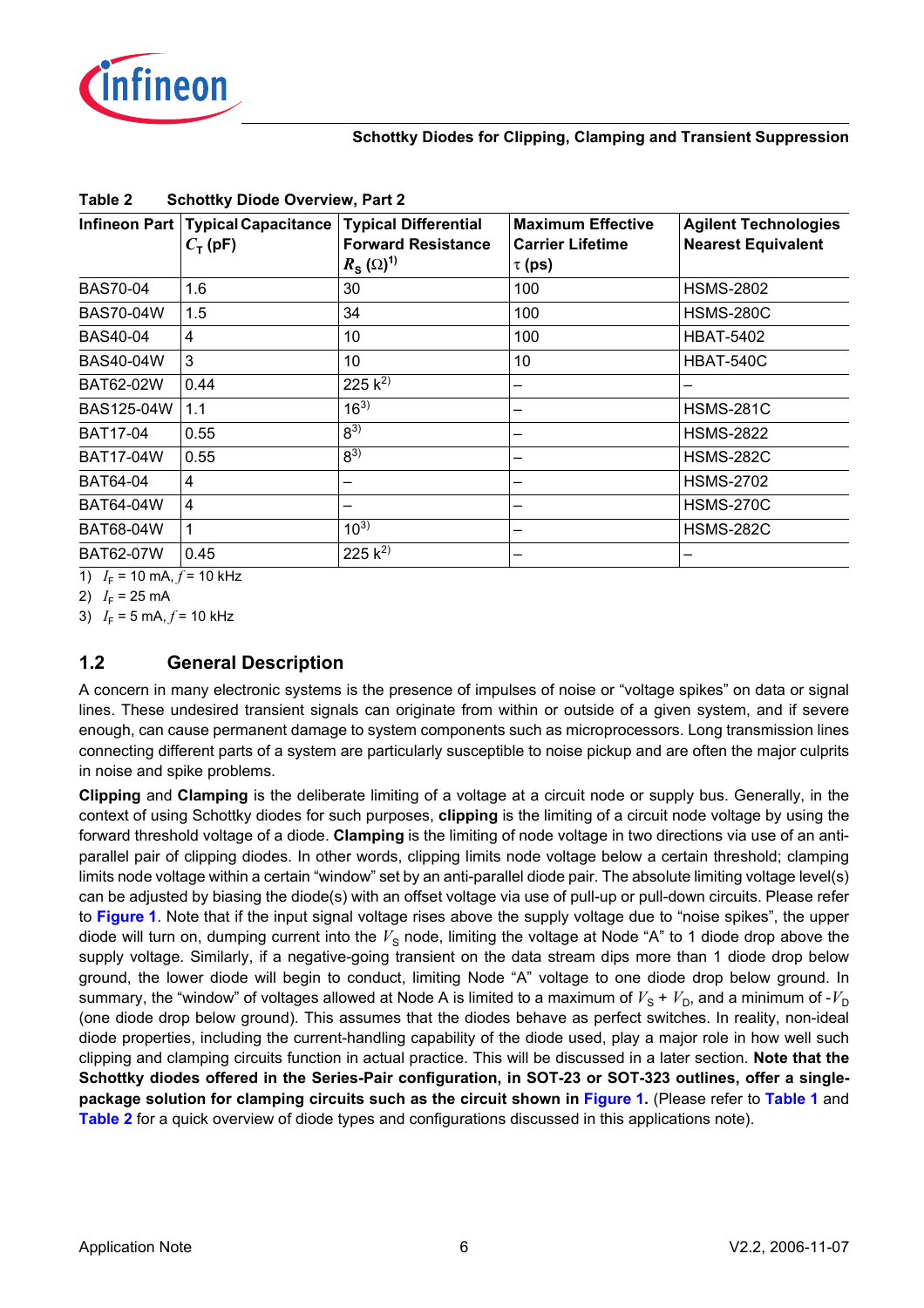



<span id="page-6-0"></span>**Figure 1 Diagram of a Clamping Circuit using two Schottky Diodes**

# **1.3 Desirable Characteristics of Clipping / Clamping Diodes, or "Why Use Schottky Diodes?"**

In looking at the circuit shown in **[Figure](#page-6-0) 1**, one can envision several desired properties for the diodes used:

- 1. Low forward voltage
- 2. Fast switching
- 3. High current-handling capability

A **low forward voltage** at all current levels ensures that the maximum / minimum voltage seen by the system or component being protected by the clipping or clamping circuit is only slightly above or slightly below the reference voltages used. For example, in the particular case shown in **[Figure](#page-6-0) 1**, the clamping levels are set at a maximum by the use of the supply voltage  $V_S$  as one reference, and at a minimum by using ground as the other reference.

**Fast switching** of the diode between ON and OFF states guarantees the clipping / clamping circuit can react quickly enough to catch noise spikes with fast rise times.

**High current-handling capability**: the ability of a diode to limit or "clip" the noisy voltage spikes is dependent on the diode's ability to sink the current pulses associated with the noise spikes. A key diode parameter in currenthandling capability is the diode's series resistance. Low series-resistance diodes are preferred for clipping and clamping applications since such types can more easily pass high currents while maintaining a low forward voltage  $V_F$ . In addition, lower diode series resistance gives rise to less device self-heating under high-current conditions.

Properly designed and fabricated Schottky diodes will satisfy all three requirements - low forward voltage ( $V_F$ ), fast switching times and high current-handling ability. Infineon's line of Schottky Diodes includes devices suitable for RF applications such as mixers and detectors, as well as others more suitable for clipping and clamping. The focus of this applications note is on those devices most useful for clipping and clamping applications.

# **1.4 Schottky Diode Basics**

A Schottky diode is formed by making a metal-semiconductor contact between a metal and an "n" or "p" doped semiconductor material. For the case of a diode formed by a metal & n-doped semiconductor, at the junction of these two dissimilar materials, free electrons flow across the junction from the semiconductor to the metal. This flow of charge-carriers creates a junction potential. The difference in energy between the metal and the semiconductor materials is referred to as a Schottky barrier.

P-doped Schottky diodes are good for applications requiring very low turn-on voltage, like those found in zero-bias RF detectors. But these P-doped types also exhibit a low breakdown voltage and high series resistance.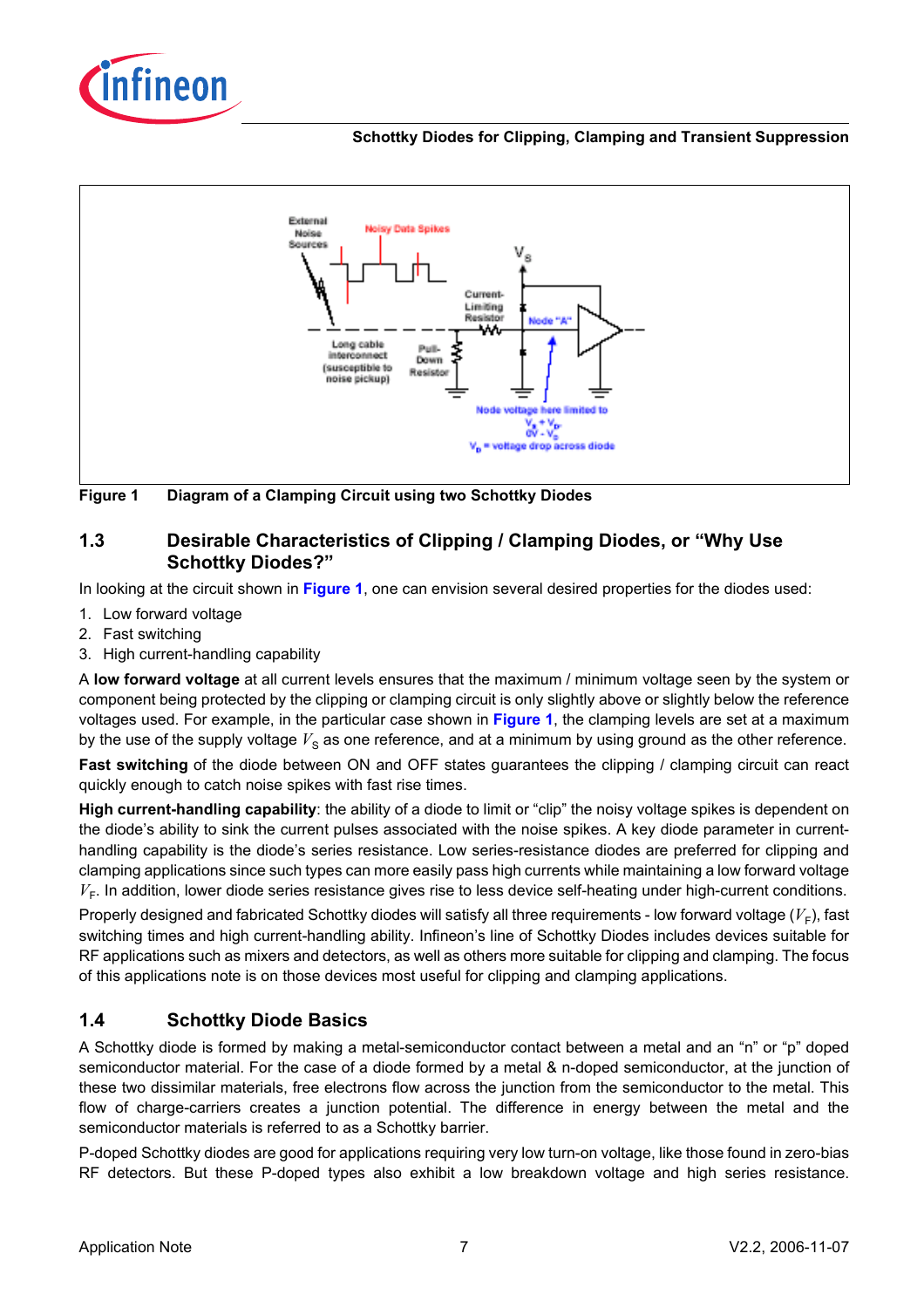

Therefore, in general, n-doped Schottky diodes are preferred for clipping and clamping circuits which see high reverse voltages and high current spikes.

Under increasing forward bias conditions - positive voltage connected to the metal, and negative voltage connected to the semiconductor in an n-doped Schottky diode - the number of electrons with sufficient energy to cross the Schottky barrier into the metal rises rapidly. Once the forward bias exceeds the junction potential of the diode, the forward current  $(I_F)$  will increase rapidly as the applied forward bias  $(V_F)$  increases.

When in reverse bias, the potential barrier for electron flow becomes large. As a result, there is a diminishing chance that an electron will have sufficient energy to cross the junction. The reverse leakage current for the diode when reverse-biased will be in the range of nanoamps to microamps, depending on diode construction, the applied reverse bias, and junction temperature. If the reverse bias is increased beyond a certain point, referred to as the reverse breakdown voltage,  $V_{(BR)}$  - the reverse leakage or reverse saturation current will depart abruptly from its nominal value and quickly increase as the diode enters the breakdown region.

In a standard diode formed by the contact of P and N semiconductor materials, current flow is carried by both electrons and "holes". By contrast, current in a Schottky diode is carried solely by electrons. Because no "hole" charge-storage effects are present, Schottky diodes have carrier lifetimes under 100 picoseconds, and extremely fast switching times. As a result, Schottky diodes make good choices for rectifiers at millimeter wave frequencies, e.g. 30 GHz and higher.

The forward voltage drop or junction potential of a Schottky diode (0.3 V) is also far less than that of a standard PN diode (0.7 V). **[Figure](#page-7-0) 2** provides a graphical, generic comparison of Schottky and PN diodes.



#### <span id="page-7-0"></span>**Figure 2 Comparison of** *I***-***V* **and** *C***-***V* **Curves for a PN Diode (left) and a Schottky Diode (right)**

By controlling the dimensions and doping of the semiconductor, and by proper selection of metal used for the metal-semiconductor contact, the primary traits of the diode can be optimized for the specific target application. These key diode parameters are:

- 1. Junction capacitance  $C_{\text{T}}$
- 2. Parasitic series resistance  $R<sub>S</sub>$
- 3. Differential forward resistance  $R_F$
- 4. Breakdown voltage  $V_{(BR)}$
- 5. Forward voltage  $V_F$

The junction capacitance  $C<sub>T</sub>$  accounts for the charge-storage effects in the diode's junction, and for Infineon Schottky diodes,  $C_T$  is typically specified at a reverse bias voltage of 1 V.  $R_S$  is the result of non-ideal ohmic losses in contacts to the active junction region, and is usually modeled as a parasitic resistance in series with an "ideal" diode.  $R_F$ , the forward differential resistance, is the inverse of the slope or gradient of the diode's  $I-V$  curve at the **given operating point**. Please refer to **[Figure](#page-8-0) 3**.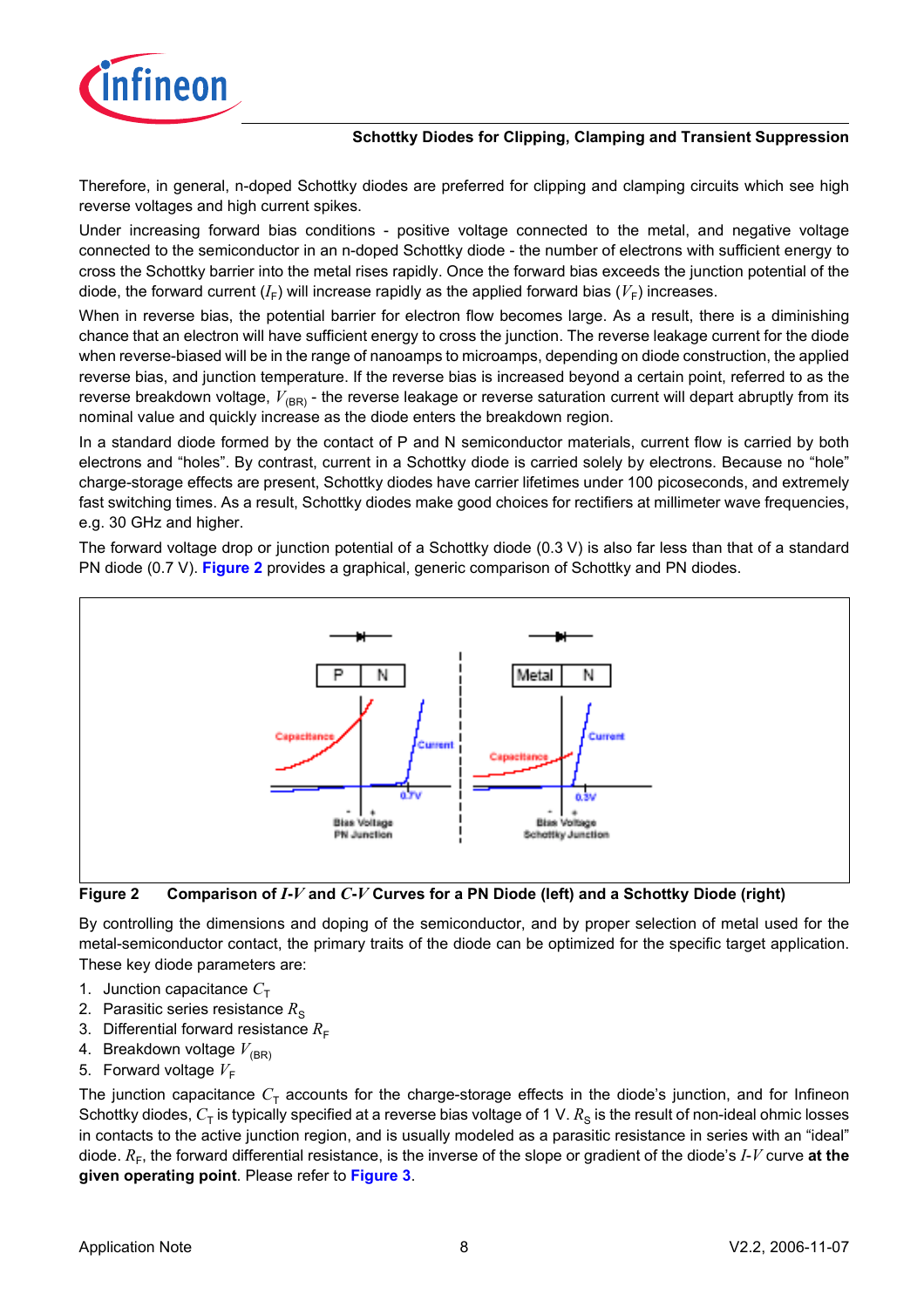![](_page_8_Picture_0.jpeg)

![](_page_8_Figure_2.jpeg)

## <span id="page-8-0"></span>**Figure** 3 Graphical Representation of Forward Differential Resistance  $R_F$ , when diode  $I-V$  curve is modeled as an exponential function.  $R_F$  is the reciprocal of the slope of the line tangent to the **curve at a given operating point**

The breakdown voltage  $V_{(BR)}$  is defined as the reverse bias voltage where diode reverse current begins to increase rapidly beyond the nominal value of  $-I<sub>S</sub>$  (reverse saturation current).

A comparison of Current - Forward Voltage curves for two different Schottky diodes is shown in **[Figure](#page-8-1) 4**. The main idea here is, the diode with the lower series resistance  $R<sub>S</sub>$  gives a much lower forward voltage at high currents. High transient currents are likely when the diode has to sink a large current pulse associated with a big noise spike. Therefore, the lower  $R<sub>S</sub>$  diode has a higher current-handling capability. The price paid for this lower forward resistance  $R<sub>S</sub>$  is a higher junction capacitance, and thus, slower switching speed. The higher capacitance found in low R<sub>S</sub> diodes is partly due to the higher doping levels used in the semiconductor material - the higher dopant concentration giving a lower parasitic resistance.

![](_page_8_Figure_6.jpeg)

<span id="page-8-1"></span>Figure 4 High and Low Series Resistance Schottky Diodes. Forward Voltage ( $V_F$ ) vs. Forward Current  $(I_F)$ . Note Low  $R_S$  diode maintains a given  $V_F$  at higher currents - a desirable trait for **Clipping / Clamping diodes**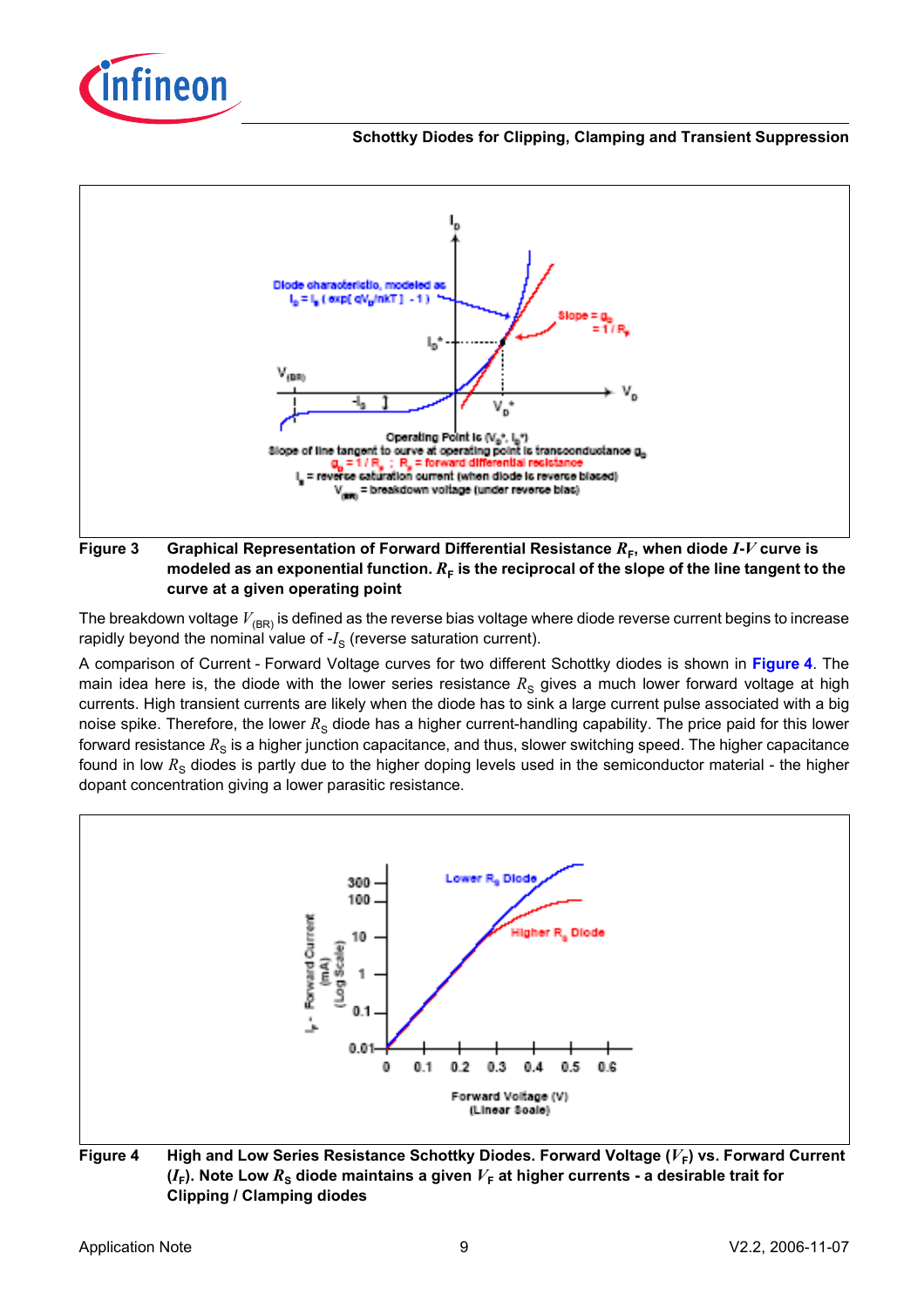![](_page_9_Picture_0.jpeg)

# **1.5 Current Handling Issues**

A clipping / clamping diode must handle high currents in order to shunt away "spikes" and transients from the circuitry to be protected. Current-handling is primarily a thermal issue, and is determined by:

- 1. Diode chip characteristics
- 2. Package characteristics
- 3. How the packaged device is mounted (e.g. "heat sinking" effect of mounting method and PCB or carrier material)

Consider **[Figure](#page-9-0) 5**, where the forward voltage of two different Schottky diodes versus forward current is compared. The first curve is for a standard Schottky diode of the type that might be used in high-frequency radio circuits, say, as a mixer. This device has a relatively high series resistance  $R_S$ . The second curve is for a Schottky diode with similar traits, except for having a lower series resistance  $R<sub>s</sub>$ . For the standard diode, the higher value of series resistance causes the voltage across the diode to rise more quickly as current increases, dissipating power in the diode. This power dissipation heats the diode junction, causing the series resistance to increase further, giving a thermal runaway condition. For the diode with the lower series resistance, the heating doesn't happen, and the voltage across the diode stays at lower levels even at high current levels.

![](_page_9_Figure_8.jpeg)

<span id="page-9-0"></span>Figure 5 Forward Voltage vs. Forward Current for a Low and High  $R_s$  Diode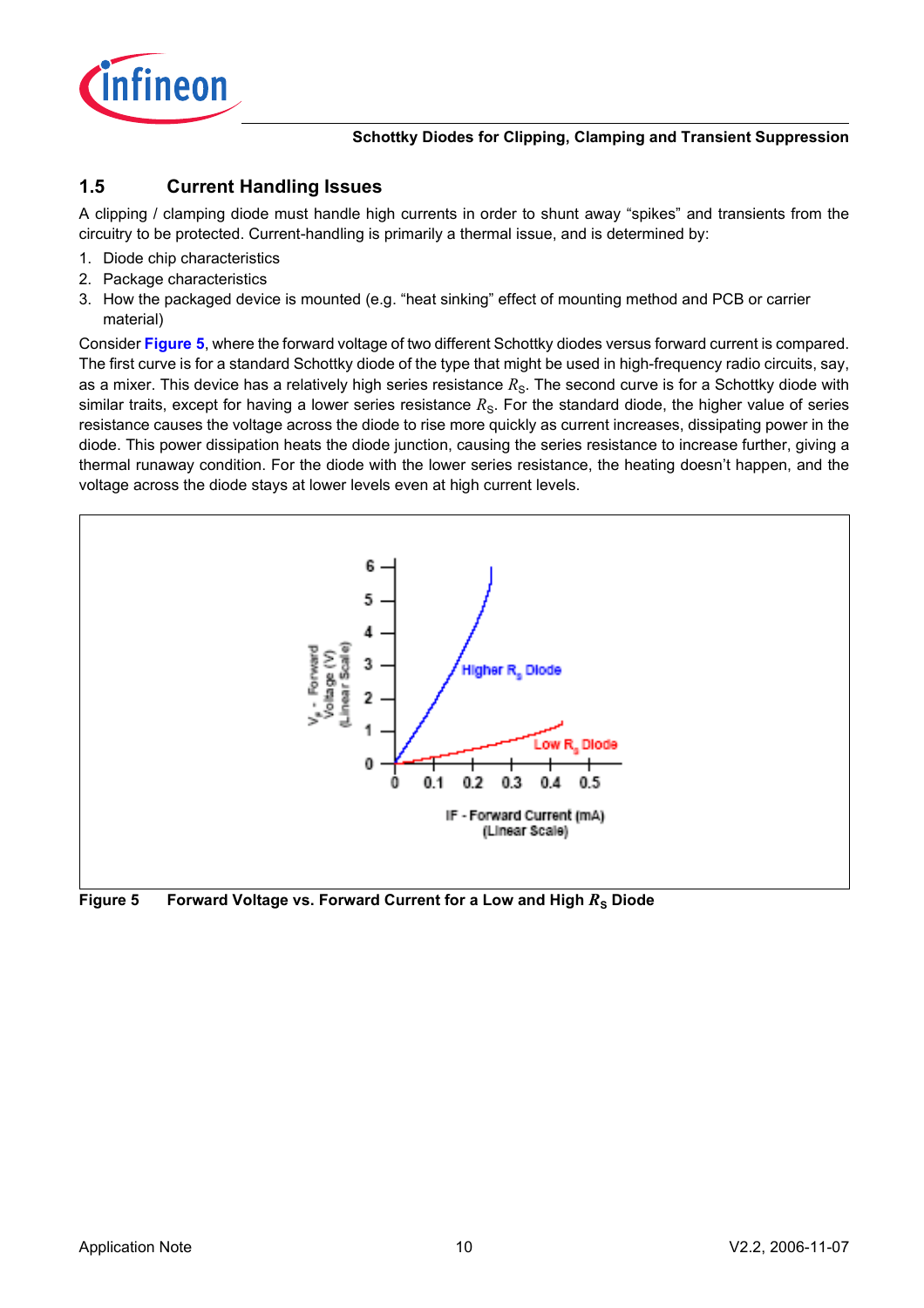![](_page_10_Picture_0.jpeg)

Solving for the actual junction temperature of a clipping / clamping diode in actual practice can involve some messy mathematics. Essentially one must solve the equation for the forward *V*-*I* curve **[Equation](#page-10-0) (1)**, simultaneously with **[Equation](#page-10-1) (3)**. Also, it is important to note that, for very short duration current spikes - e.g. less than 1 microsecond - the diode junction does not have time to reach a thermal steadystate condition. Additional information can be found in references **[\[2\]](#page-11-0)** and **[\[3\]](#page-11-1)**.

<span id="page-10-0"></span>
$$
I_{\rm F} = I_{\rm S} \left( e^{qV_D} / nkT - 1 \right) \tag{1}
$$

With  $V_D$  = diode forward voltage =  $V_F$  -  $I_F R_S$ 

$$
I_{\rm S} = \left(A^* T^2 e^{-q\phi_{\rm B}}\right) / kT = I_{\rm O} e^{-q\phi_{\rm B}} / kT \tag{2}
$$

With  $I_{\Omega}$  = reverse saturation current @ 25 °C = A\*  $T^2$ 

<span id="page-10-1"></span>
$$
T_{J} = V_{F} I_{F} R_{thJA} + T_{A}
$$
\n(3)

Where

- $I_F$ : diode forward current
- $I_{\rm S}$ : diode reverse saturation current
- n: ideality factor (e.g. "fudge factor")
- q: electronic charge,  $1.6 \times 10^{-19}$  C
- $V_F$ : diode forward voltage
- $R<sub>s</sub>$ : diode series resistance
- k: Boltzmann's constant =  $1.38 \times 10^{-23}$  J/K
- $T_{\rm J}$ : diode junction temperature, in Kelvin
- $T_{\rm A}$ : ambient temperature (e.g. heat sink temperature)
- A\*: "effective Richardson constant"  $\approx$  250 A  $\times$  cm<sup>-2</sup>  $\times$  K<sup>-1</sup>
- $\phi_B$ : Schottky barrier voltage (approx. 0.3 V)
- $R_{thJA}$ : thermal resistance from diode junction to heat sink, in degrees Kelvin per Watt or degrees C per Watt (K/W, °C/W)

The key contributors in diode power dissipation in clipping / clamping applications are  $R<sub>S</sub>$  (the series resistance of the diode during high-current conditions) and  $R_{thJA}$ , the thermal resistance from diode junction to ambient air temperature. It should be noted that:

$$
R_{\text{thJA}} = R_{\text{thJT}} + R_{\text{thTS}} + R_{\text{thSA}} \tag{4}
$$

 $R_{\text{th,IS}} = R_{\text{th,II}} + R_{\text{th,TS}}$  (5)

Where

- $R_{\text{thIA}}$ : thermal resistance between junction and ambient (total thermal resistance)
- $R_{\text{th,IS}}$ : thermal resistance between junction and soldering point
- $R_{\text{th,IT}}$ : thermal resistance between junction and chip base (chip thermal resistance)
- $R_{\text{thTS}}$ : thermal resistance between chip base and soldering point (package/alloy layer)
- $R_{\text{thSA}}$ : thermal resistance between soldering point and ambient (substrate thermal resistance) e.g. quality of "heat sink"

 $R_{\text{th,IS}}$ , the thermal resistance between the junction and the soldering point, contains all the thermal resistances that are unique to a particular diode die + package combination, and omits substrate contributions to overall thermal resistance. For this reason,  $R_{\text{thJS}}$  is often the best metric to use when comparing different devices for thermal characteristics, allowing for an "apples-to-apples" comparison between two different parts, without regard for the type of circuit board substrate being used.

It is worth pointing out that, for a given diode die in different packaging, the same diode die placed in a slightly different package will often yield "much better thermals". In comparing the BAT64-04 and BAT64-04W series-pair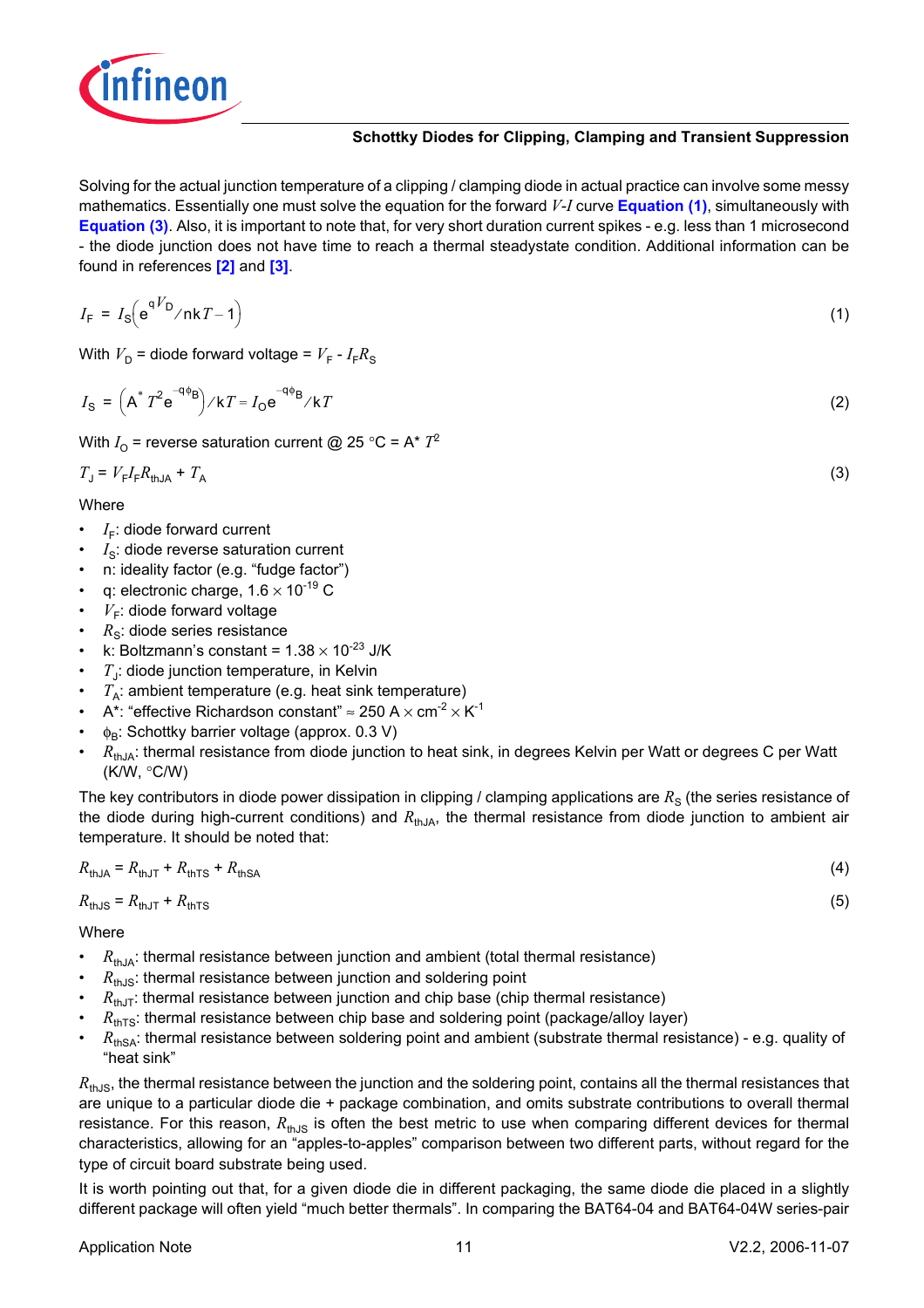![](_page_11_Picture_0.jpeg)

# **Conclusions**

Schottky diodes (same die, different packaging) one may note that while the SOT23 package is larger and may have more cross-sectional area in its metal leads for heat conduction, the shorter distance for heat to travel in the smaller SOT323 package yields a lower thermal resistance between junction and soldering point. Please refer to **[Figure](#page-11-2) 6** and **[Table](#page-11-3) 3**. Note the significant thermal advantage given by the smaller SOT323 package. For additional detail, the interested reader is referred to reference **[\[2\]](#page-11-0)**.

![](_page_11_Figure_3.jpeg)

<span id="page-11-2"></span>![](_page_11_Figure_4.jpeg)

 $R_{\text{th}}$ A is a composite figure including several individual thermal resistances as shown in the text. Often the best metric to use is  $R_{th,1S}$ , the thermal resistance from device junction to soldering point. Using  $R_{th,1S}$  effectively removes the uncertainty of different substrate types when benchmarking different devices for thermal characteristics.

| Part             | Package           | $R_{\text{thJS}}$ (K/W) |
|------------------|-------------------|-------------------------|
| <b>BAT64-04</b>  | SOT <sub>23</sub> | 355                     |
| <b>BAT64-04W</b> | SOT323            | 155                     |

<span id="page-11-3"></span>**Table 3 Comparison of BAT64-04 and BAT64-04W Thermal Characteristics**

*Note: Advantage of smaller package.*

# **2 Conclusions**

Infineon Technologies offers a broad line of Schottky diodes in industry-standard packaging, including devices suitable for switching, clipping / clamping, high and low-level RF detecting, RF mixing and guard-ring applications. This applications note focuses primarily on clipping / clamping Schottky diodes. Available from Infineon Technologies is a Schottky Diode Sample Kit containing diodes suitable for clipping and clamping use. For further information on the Schottky diode line, please consult references **[\[1\]](#page-11-4)** and **[\[2\]](#page-11-0)**.

SPICE models for the diodes described in this applications note may be downloaded from **http://www.infineon.com**.

# **References**

- <span id="page-11-4"></span>[1] Infineon Technologies, "Small Chips for Big Visions - Schottky Diodes". Brochure, ordering number B132-H7456-GI-X-7600. (This brochure contains general information and selection guides for both Audio Frequency (AF) and Radio Frequency (RF) Schottky diodes).
- <span id="page-11-0"></span>[2] Infineon Technologies, "Discrete and RF Semiconductors", Data Book, Parts 1 and 2, September 2000. Ordering Number B132- H7021-G3-X-7400. (Volume 1 of Data book has thermal resistance information on pages 73 - 78, in addition to data sheets and selection guides.)
- <span id="page-11-1"></span>[3] Semiconductor Device Modeling with SPICE. Second Edition. Giuseppe Massobrio and Paolo Antognetti, McGraw-Hill, 1993, ISBN 0-07-002469-3 (A discussion of Schottky diode modeling begins on page 26).